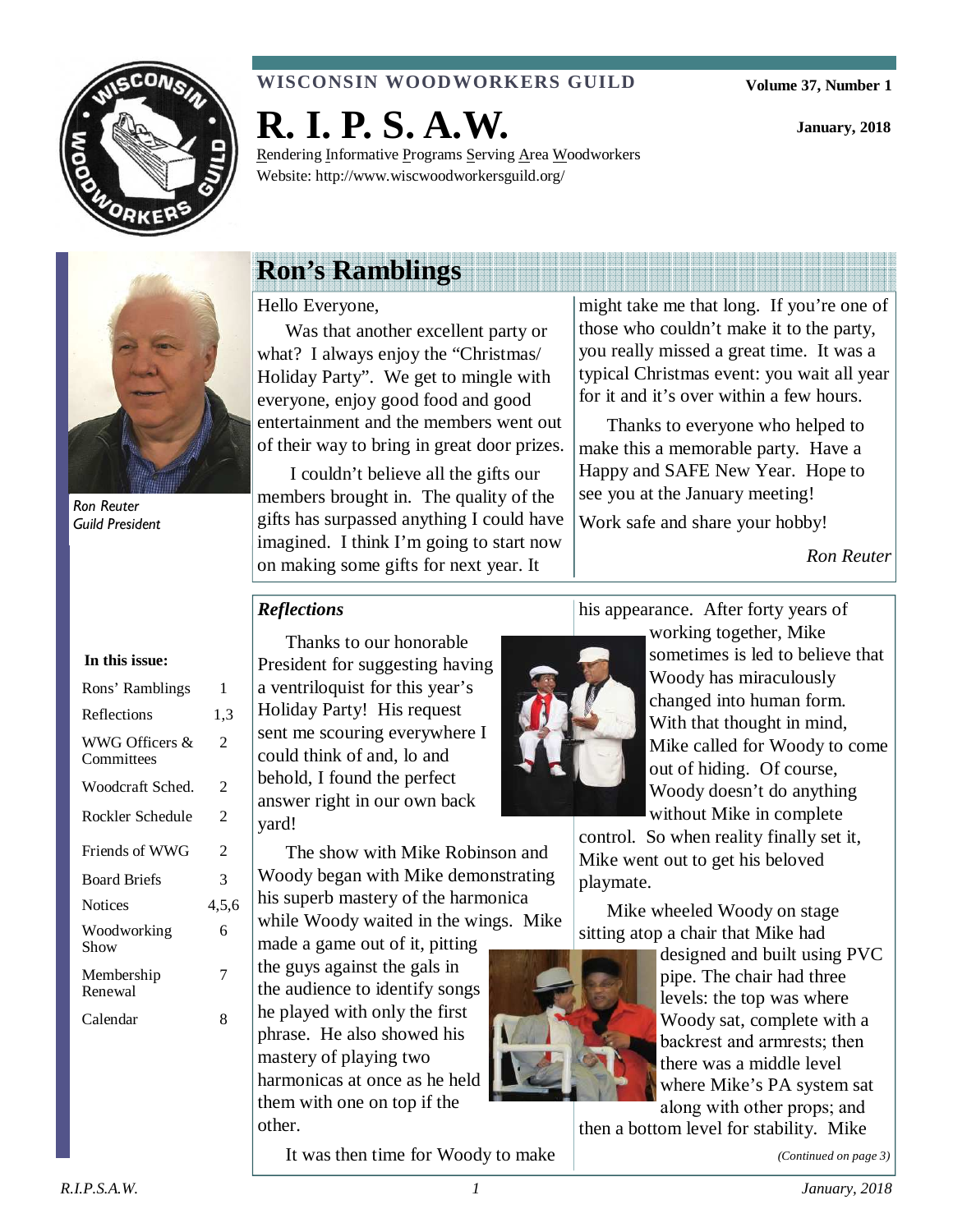|                                                  | <b>WWG Officers &amp; Directors</b>                                                                                                                                | <b>Rockler Class Schedule - Tuition assessed</b>                                                                                                                        |
|--------------------------------------------------|--------------------------------------------------------------------------------------------------------------------------------------------------------------------|-------------------------------------------------------------------------------------------------------------------------------------------------------------------------|
| <b>President</b>                                 | <b>Ron Reuter</b><br>262/784-5877<br>ronbo439@yahoo.com                                                                                                            | Compound Cut Snowman, Beginner Class with Matt<br>Gatchell, January 6, 2018 at 1:00 PM                                                                                  |
| <b>Vice President Greg Waldo</b>                 | 414/769-1553<br>Waldog1050@sbcglobal.net                                                                                                                           | Rockler Compact Router Accessories with Matt<br>Gatchell, January 8, 2018 at 4:00 PM                                                                                    |
| <b>Treasurer</b>                                 | <b>Andy Wagner</b><br>414/327-7505<br>yxandy2001@sbcglobal.net                                                                                                     | Turn a Wooden Bowl with Gary Datka, January 12,                                                                                                                         |
| <b>Secretary</b>                                 | Jack Zbiegien, Sr.<br>262/483-8522<br>zbiegien@zbie.com                                                                                                            | 2018 at 12:00 PM<br>Wood Lathe for Beginners with Gary Datka, January                                                                                                   |
| <b>Membership</b><br><b>Director</b>             | <b>Ron Pederson</b><br>262/442-4089<br>rpederson9561@gmailcom                                                                                                      | 14, 2018 at 11:00 AM<br>Turn a Wood Pen for Beginners with Gary Datka,                                                                                                  |
| Program<br><b>Director</b>                       | <b>Jay Pilling</b><br>414/425-5692<br>Jaypilling537@gmail.com                                                                                                      | January 17, 2018 at 5:00 PM<br>Bowl Making, Advanced Class, Parts 1 & 2 with Matt                                                                                       |
|                                                  | <b>WWG Committees</b>                                                                                                                                              | Gatchell, January 20, 2018 at 1:00 PM                                                                                                                                   |
| <b>Audio/Video</b>                               | <b>Jerry Anson</b><br>414/453-4537<br>janson@wi.rr.com                                                                                                             | Lathe Tool Sharpening with Gary Datka, January 28,<br>2018 at 11:00 AM                                                                                                  |
|                                                  | <b>Tom Hipsak</b><br>262/865-8512<br>thipsak $@$ wi.rr.com                                                                                                         | <b>Rockler Demonstrations</b>                                                                                                                                           |
| <b>Publications</b>                              | Leila Crandall-Frink 414/453-4118<br>leila.frink@gmail.com<br><b>Don Doss</b><br>414/281-2854<br>FourPartHarmony@att.net<br><b>Dave Drickhamer</b><br>414/852-1498 | January 6: Table Saw Techniques - 11AM<br>January 13: Build it with Rockler - 11AM<br>January 20: Building Drawers & Doors - 11AM<br>January 27: Finishing Wood - 11AM. |
| <b>Raffles</b><br><b>Toy Chairman Norm Lange</b> | dldrick@gmail.com<br><b>Jim Schlarb</b><br>262/968-4830<br>920/474-7183<br>glfinman@mailbox.org                                                                    | All Rockler classes and demos are held at Rockler<br>Woodworking & Hardware, 1725 S 108th St., West<br>Allis. For further details, call them at 414-774-1882.           |
|                                                  |                                                                                                                                                                    |                                                                                                                                                                         |
| <b>Bee Houses</b>                                | <b>Lyle Husar</b><br>262/542-0043                                                                                                                                  | <b>Woodcraft Class Schedule - Tuition assessed</b>                                                                                                                      |
| Webmaster                                        | lylehusar@yahoo.com<br><b>Dave Steingart</b><br>414/688-7078                                                                                                       | Woodworking for Women with Dan McClanahan,<br>January 4, 5:00 PM - 9:00 PM                                                                                              |
| Librarian                                        | dasteingart@yahoo.com<br><b>Chris Reuter</b><br>414/688-7078                                                                                                       | Introduction to the Scroll Saw with Dave Hansen,                                                                                                                        |
|                                                  | ronbo439@yahoo.com<br><b>Woodcraft Demonstrations</b>                                                                                                              | January 5, 5:00 PM - 7:00 PM<br>Basic Router Techniques with Dan McClanahan,                                                                                            |
|                                                  | January 13: Dovetail Jigs - 1 PM<br>January 20: Bandsaw Tune-Up - 1 PM                                                                                             | January 11, 6 PM - 9 PM<br>Turning 101 - Spindle Turning with Marv Bollman,<br>January 14, 10:30 AM - 3:30 PM                                                           |
|                                                  | All Woodcraft classes and demos are held at Wood-                                                                                                                  | Basics of Stack Cutting on the Scroll Saw with Dave                                                                                                                     |
| 6770.                                            | craft of Milwaukee: 14115 W. Greenfield Ave., New<br>Berlin. For further details, contact them at 262-765-                                                         | Hansen, January 19, 5 PM - 7 PM<br>Table Saw Fundamentals with Dan McClanahan,                                                                                          |
|                                                  | Special THANK YOU to Woodline who donated \$150<br>worth of router bits to our Raffle Prize fundraising!!                                                          | January 25, 6 PM - 9 PM<br>Hand Planes with Kevin Seigworth, January 27, 9:30<br>AM - 3:30 PM                                                                           |
|                                                  | <b>Friends of the Wisconsin Woodworkers Guild</b>                                                                                                                  | Woodcraft, 14115 W. Greenfield Ave., New Berlin,<br>WI 53151, Phone: (262) 785-6770                                                                                     |
|                                                  | Homestead Finishing Products, Cleveland, OH(216)                                                                                                                   | <b>Woodline USA</b> (800) 472-6950                                                                                                                                      |
| St, West Allis, (414) 774-1882                   | 631-5309 www.homesteadfinishing.com<br>Rockler's (The Woodworker's Store) 1725 S 108th                                                                             | <b>MEMBER BENEFIT:</b><br>Show your Guild Membership Card and enjoy a<br>10% discount on many items at Rockler's,                                                       |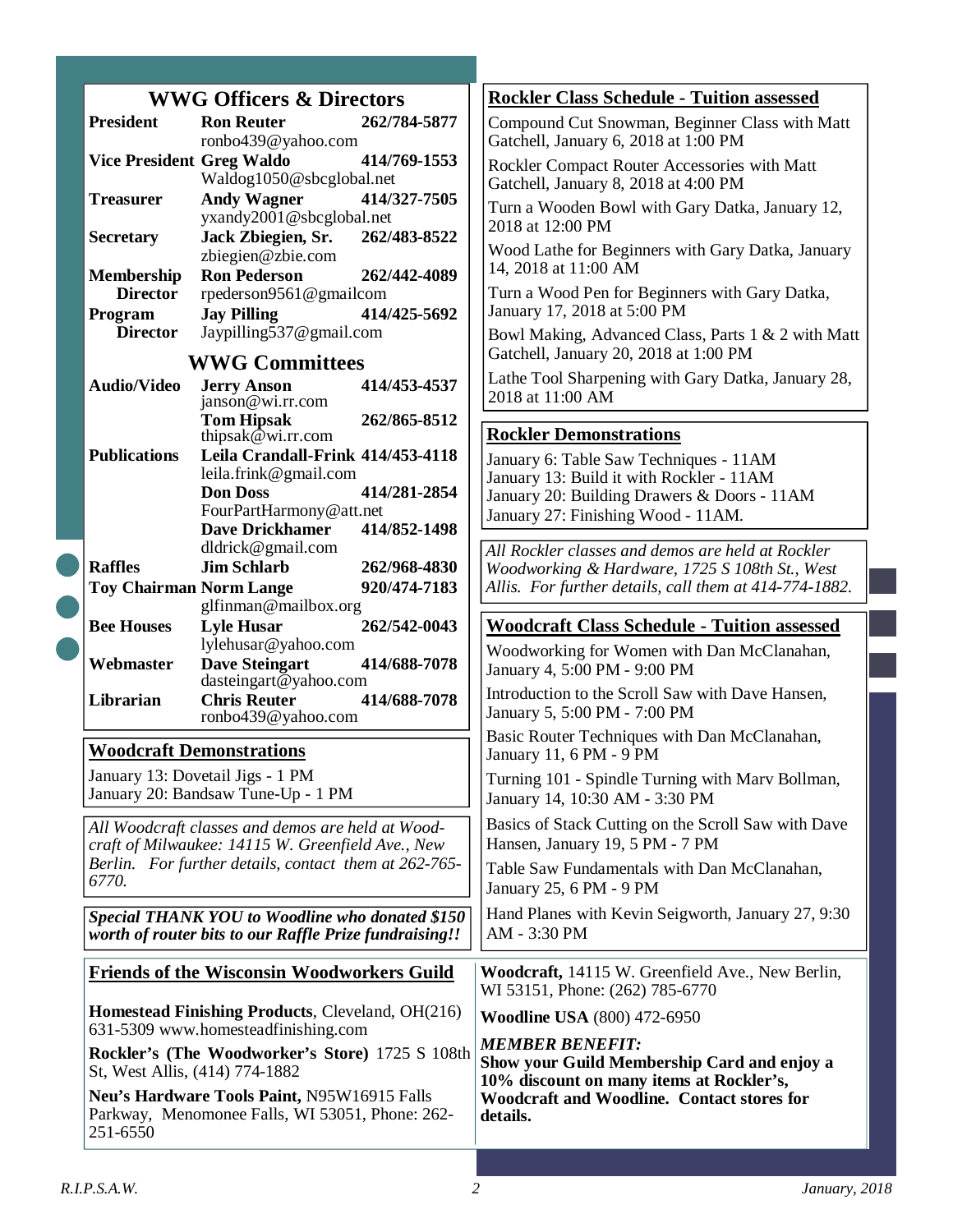## **Wisconsin Woodworkers' Guild Board Meeting Briefs**

*November 30, 2017* 

**ATTENDEES:** *Ron Reuter, Jerry Anson, Don Doss, Leila Crandall-Frink, Ron Pederson, Jay Pilling, Dave Steingart, Andy Wagner, Greg Waldo, Jack Zbiegien, Sr.*

**TREASURY**: \$8,440.45 balance as of 11-30-17.

**MEMBERSHIP**: Current membership is 108. 56 members have paid their 2018 dues as of 11-30- 2017. There were 59 members present at the 11-02-17 meeting.

**NOTES**: Woodline donated quality router bits for Guild fundraising. Changes to RIPSAW and the website were requested and discussed. Follow-up for sponsorships sold but not finalized was reviewed. Additional family membership dues wording was reviewed and clarified. Dues are clarified as \$35 for the first member and \$15 for each additional member residing in the same household. A chairlift for the steps was donated to the Guild and is being reviewed.

*Respectfully Submitted, Jack Zbiegien, Sr.*

#### *(Continued from page 1)*

had also crafted a screen between the top and center levels to conceal what was on the middle level.

Mike began his performance with Woody by suggesting they sing a song. They debated about who was to sing and decided to let the audience decide. Mike sang first – purposely singing monotone. Woody sang next and did a superb job. Then Mike put it to a vote – Woody won hands down! Their act continued with a mix of song and dialogue and included an amazing stunt of Woody playing the harmonica! Mike and Woody closed their performance with Woody singing and dancing around the room to music played on Mike's PA system, a fitting conclusion to a very entertaining display of Mike's talents.

Knowing how hungry Woody would be after such a grueling performance, President Ron Reuter and Program Director Jay Pilling lovingly prepared two plates of 'food' for him. The plate

prepared by Ron was the main course which included some box elder, a side order of a black walnut mix and a maple snack sprinkled with a dash of 'blood wood'. As Ron described it, the plate contained all four food, er, wood groups! Jay's plate was dessert – maple wood so Woody could taste the maple within, and black walnut for the crunch of nuts – both items that Woody would be sure to enjoy. Thanks, guys!





Thanks so much Mike and Woody for an excellent show. You have created a very entertaining package displaying your wide variety of talents, Mike. Having now been able to witness your show, I can fully appreciate why you receive rave reviews after all your performances!

*Respectfully submitted, Don Doss*

*CALLING ALL WOULD-BE JOURNALISTS Your R.I.P.S.A.W. editors are ALWAYS looking for articles that will inform and/or entertain our members - especially if you're the author! If you have anything for publication in R.I.P.S.A.W. please send to both Leila Crandall-Frink (leila.frink@gmail.com) and Don Doss (FourPartHarmony@att.net). E-mail is preferred. However you can also submit your printed or hand-written copy to either of us at a meeting. And if you have Microsoft Publisher and you'd like to try your hand at publishing our newsletter for a month, please let us know!* 

## 2018 DUES ARE DUE JANUARY 1, 2018

*A grace period of 30 days gives you until February 1, 2018 (the date of the February meeting). Dues paid after that date will be in arrears and renewal will cost you an extra \$5! Save five bucks and spend it on something useful - like some wood or a new tool! Why the push? The membership roster is published in February. If you're not paid up, you won't be listed! (And you won't be able to take advantage of the 10% discounts offered to members at Rockler, Woodcraft and Woodline!)*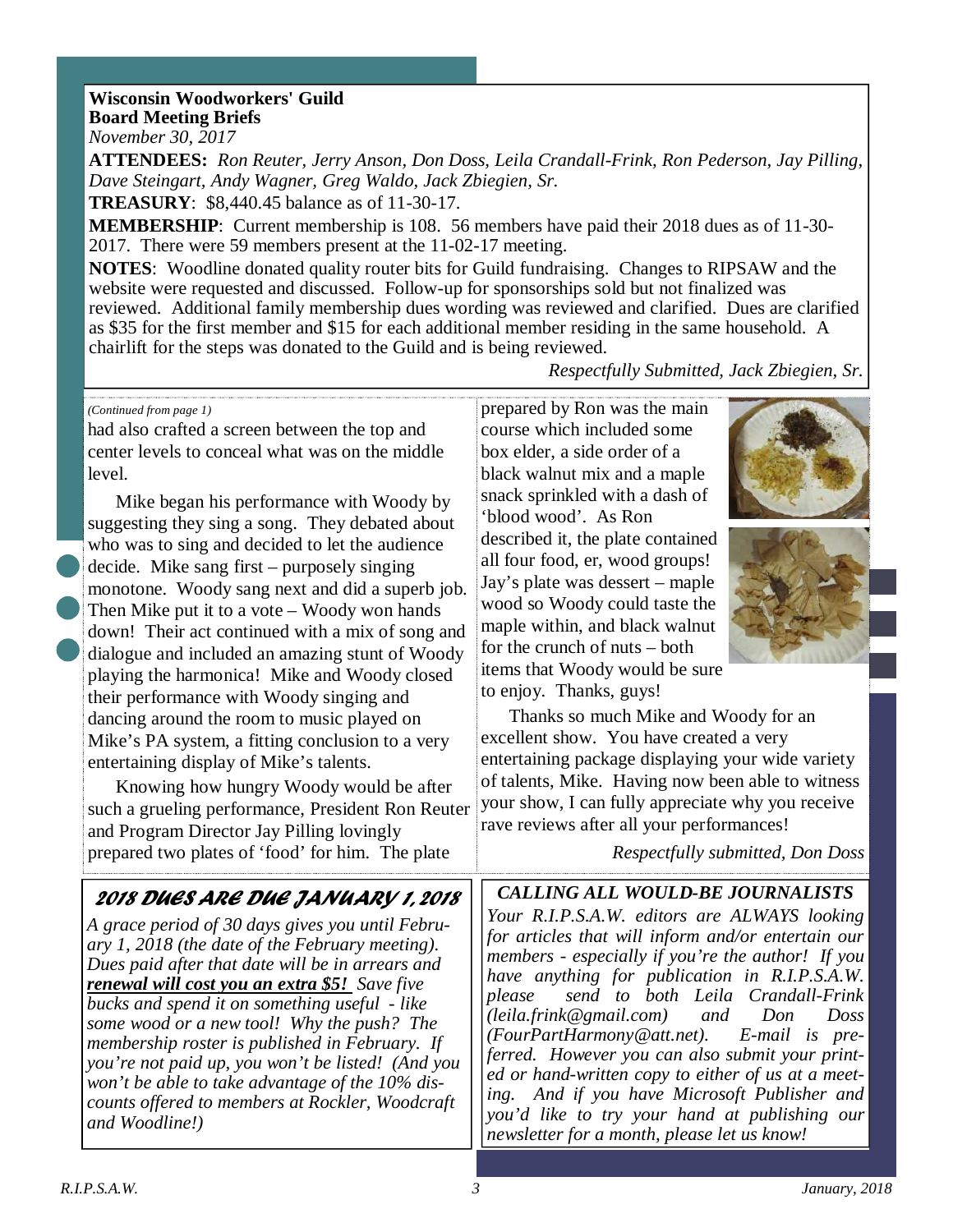#### **For Sale**

#### Offered by Jerry Anson—414-453-4537

**Grizzly G9247 MINI Lathe**, 1/3 HP Motor, Variable speed 0-4500 RPM, 6" dia over bed, 14.5" between centers, with many drives, chucks etc, included. Asking \$225 or best offer.

**Delta LA 200 MIDI Lathe,** 1 HP Motor, Variable speed 500—3700 RPM (Manual belt change), 10" diameter over bed, 16" between centers (homemade oak bed extension available), Spindle taper MT2, Includes Buck lathe tools. Asking \$350 or best offer. Please contact Jerry Anson.

#### **For sale items now on WWG Website**

Please check out our 'For Sale' page(s) on the WWG Website which is updated regularly. Go to http:// wiscwoodworkersguild.org/ForSaleETC.html. Listings are screened for interest to our members. However, WWG is not responsible for the accuracy of the listings or for the quality of the products. Caveat emptor - "Let the buyer beware".

*Dave Steingart, Webmaster* 

#### **Woodworking Clubs in Wisconsin and Northern Illinois**

- Badger Woodturners Club, Madison; First Tuesday of each month, 6:30pm. badgerwoodturners.org
- Capital Area Carvers, Madison, WI; Second Tuesday of each month, 7pm. capitalareacarversofwisconsin.org
- DuPage Woodworkers, Glen Ellyn, IL, Fourth Wednesday each month except July, 7pm. dupagewoodworkers.com.
- Fox Valley Woodworking Club, Batavia, IL; First Tuesday of each month, 7:30pm; fvwwc.org
- Kettle Karvers Club, Plymouth, WI; First Wednesday each month, 6:30pm; kettlekarvers.org
- Lake Country Carvers, Oconomowoc, WI; monthly, second Thurs. 5:30pm; Ray Burow, 920-474-4075
- MAD Woodworkers, Monona, WI; Third Wednesday of each month, 6:30pm; madwoodworkers@yahoogroup.com
- Mid-Wisconsin Chippers, Neenah, WI. First Sunday each month 1:30pm; mwchippers@gmail.com
- Milwaukee Area Woodturners (MAWt), metro-Milwaukee, WI. First Monday each month 6:30pm, Woodcraft of Milwaukee; mawturners.com
- Northeast Wisconsin Woodturners, Neenah, WI; Second Saturday, Sept. thru June, 9am. NEWWoodturners.org
- Northeastern Wisconsin Woodworkers Guild, Green Bay. Third Wednesday each month, 7pm. newwg.org.
- Rock River Valley Carvers, Janesville; First Thursday of each month, 7pm; rockrivervalleycarvers.com
- West Allis Woodworkers Club, West Allis, WI. Art Kastner, President at 414-476-9902
- International Association of Penturners (IAP), Wisconsin Chapter, meets as needed at Woodcraft of Milwaukee, Lower Level; penturners.org
- Wilson Park Senior Center Woodcarvers, Milwaukee, Wednesdays, 8:30am Noon 282-5566
- Wisconsin Valley Woodturners, Wausau, WI; First Thursday of each month, 7pm. wisconsinvalleywoodturners.org
- Wisconsin Wood Turner (WWT), AAW Member, Eric Meigs, President, wisconsinwoodturner.com, First Saturday each month, 9am, Woodcraft of Milwaukee, Lower Level.

The above information is provided for reference. If you would like to attend a meeting, be sure to contact the club for confirmation. Also, if you spot any errors or changes, please send corrections to Don Doss at FourPartHarmony@att.net. Thank you!

| <b>FROM THE LIBRARY</b>                                             | <b>December Raffle Winner</b>           |
|---------------------------------------------------------------------|-----------------------------------------|
| With Ron's help, I hope to finish the new book cataloging           | And the winner of the four dies with a  |
| system this winter. Stay tuned!                                     | \$50.00 donation is Jerry Anson!!!      |
| We still have a number of older magazines that are                  |                                         |
| worthless if they're not in your own library. Unlike the newer      | Congratulations Jerry - and thanks for  |
| magazines in our library, these older magazines, while still filled | your donation as well as those from the |
| with tons of useful information, are <b>FREE</b> to our members!    | other bidders!                          |
| Our cabinets are getting full and the extra weight is starting      |                                         |
| to cause them to show their age. Ron hopes to present a new         |                                         |
| cabinet design to the board. Once approved, he'll be looking for    |                                         |
| help to build them (hint, hint!).                                   |                                         |
| Chris Reuter, Librarian                                             |                                         |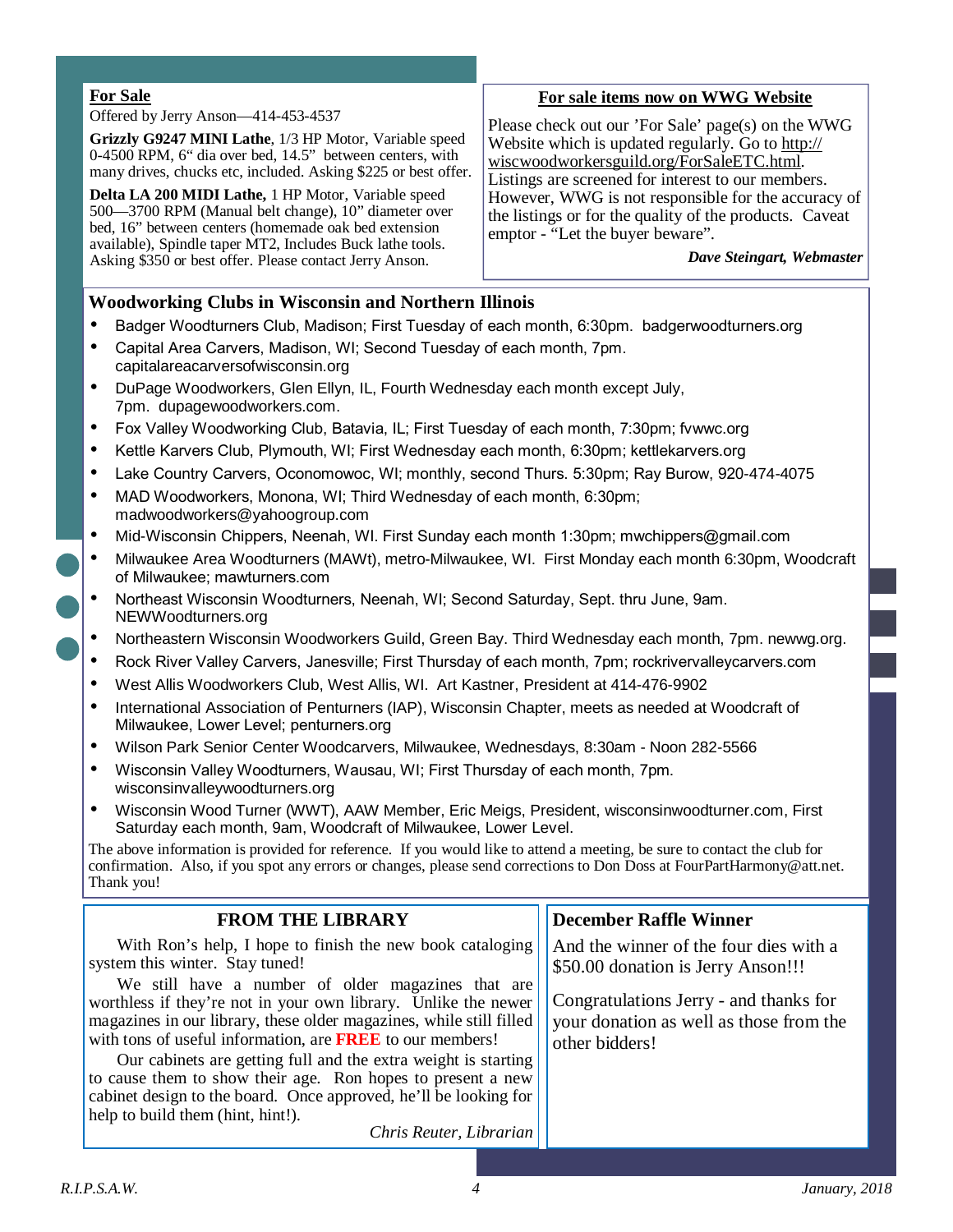The Christmas Elves surprised Chief Toy Maker, Norm Lange, with a 'Thank You' Party! Here's a picture from Larry Teufel to commemorate the event, as well as some he took of this year's amazing production.



## **SILENT AUCTION**

Be sure to check out all the new treasures Jim has put out for January. Going, going, GONE!!

Items in the auction are donated by members and friends of the Guild. Smaller items can be brought in; items too large to bring in will have a picture and detailed description.

Bidding is open to members and non-members. Items will be awarded to the highest bidder. Any donated item that doesn't receive bids by break-time of the second meeting will either be moved to the monthly raffle program or returned to the donor.

Proceeds from the auction go directly to the Guild to help cover the cost of educational activities such as workshops, seminars, lectures and exhibits.

## **LOCAL WORKSHOP TOURS CONTINUING**

Wisconsin Woodworkers Guild is continuing to tour member's woodworking shops. Thanks to Jim Matthew for stepping up to do the video recording and to Jay Pilling for organizing everything. Currently, Jay has five of our members who have already had their shops toured.

Recordings of the tours will be shown at upcoming WWG meeting. The first recording to be shown will by of Jim Schlarb's shop which will happen at our January meeting. This presentation will be using a format that will allow questions from the audience during the playback. If necessary, the playback will be stopped to address questions.

For security reasons, recordings will NOT be made part of anything that goes outside the Guild. That limitation is specifically directed at any possibility of it going on the Internet. It won't!!

Touring of club-member workshops have been suggested by many members. Thanks to the number of members who have volunteered their shops for touring, it is conceivable that this may be an ongoing project. Tours of a few workshops might take place each year during the spring through fall timeframe and then shown at a January, February or March meeting. Although seeing a shop that is impeccably appointed will likely be of interest, the primary goal is to provide insight so that our members who may have limited space and/or limited resources can discover ways they can enjoy this wonderful hobby within their limitations. If you have any suggestions, please talk to Jay.

*Respectfully, Your Board of Directors*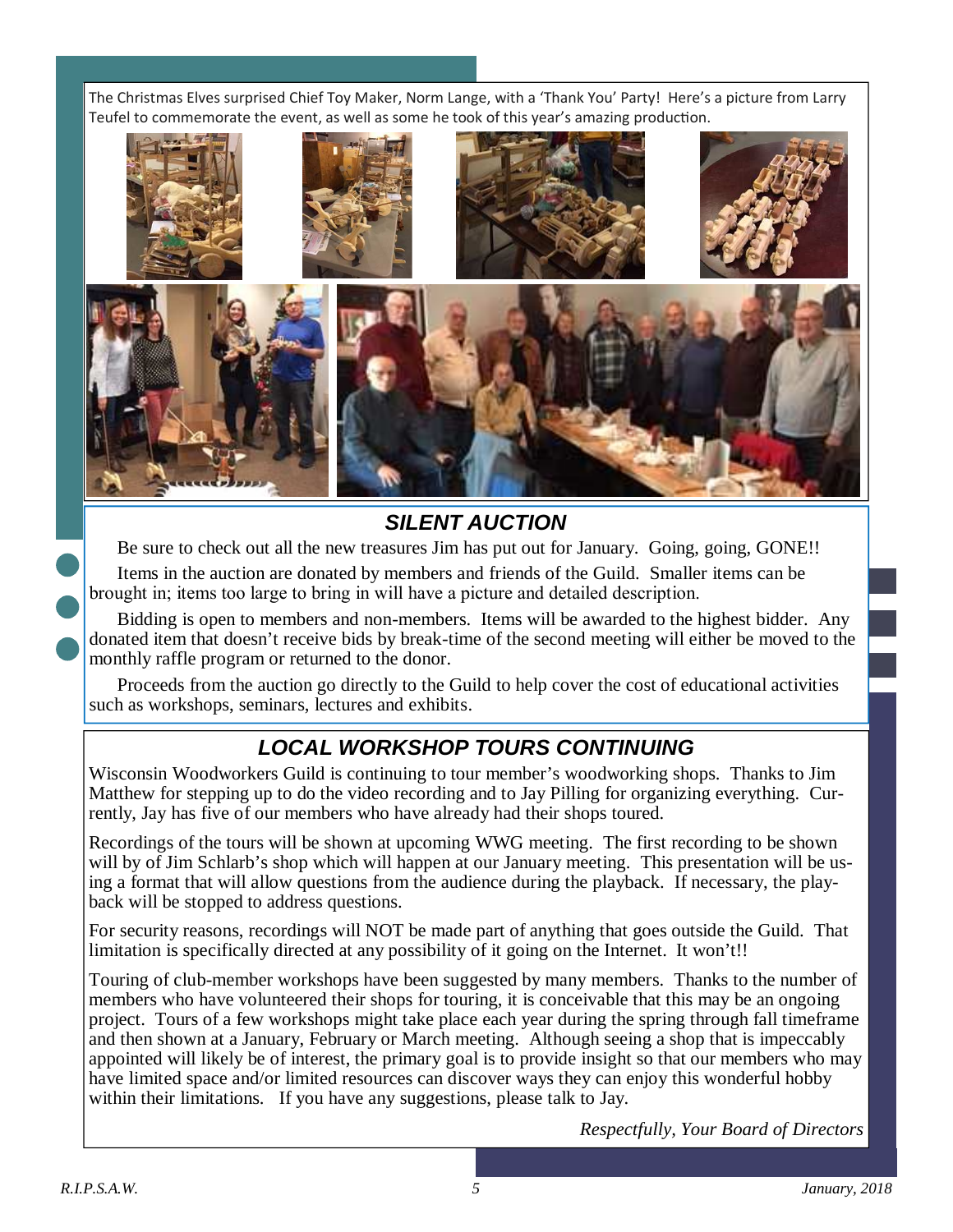## **Woodworking Show March 9-11, 2018**

**NEW LOCATION & FREE PARKING** at: Milwaukee County Sports Complex 6000 W Ryan Road Franklin, WI 53132

**Vvorr** 

Ticket Price is \$14 General Admission at the door, cash only or \$12 General Admission if purchased online (\$2 discount) \*One ticket is valid for all three days of the show. Paid Education Seminar tickets include general admission. Tickets will be available online about 30 days before the show.

Show Hours: Friday - 12:00 PM - 6:00 PM Saturday - 10:00 AM - 6:00 PM Sunday - 10:00 AM - 3:00 PM



You can check it out at: http://www.thewoodworkingshows.com/milwaukee.html

Submitted by Tom Hipsak



## **KETTLE KARVERS KLUB 28th Annual Wood Carving Show** Saturday April 21, 2018 10 am to 4pm

#### Lakers Ice Center 1202 S. Wildwood Ave. Sheboygan, WI

#### **Admission \$2.00 Adults, Kids 12 and under FREE**

See original wood carvings and visit with the carvers **Free Carving Demonstrations 11am and 1pm Free Kids Carve Opportunities Carving Wood Vendor and Tool Sales Food and Beverage Sales on-site** 

# *FREE LISTING!*

Does your club have a special event coming up in Wisconsin or northern Illinois? If so, let us know! Send the announcement by e-mail to both Leila Crandall-Frink at leila.frink@gmail.com and Don Doss at fourpartharmony@att.net. Or give us a type-written or hand-written note with all the details at a meeting.

Of course, we reserve the right to edit what you provide but we'll clear it with you before going to 'press' to be sure it includes all pertinent details.



## **PSST!!!**

For those who may have connections with other groups who might enjoy having Mike and Woody perform for them, here's Mike's contact information:

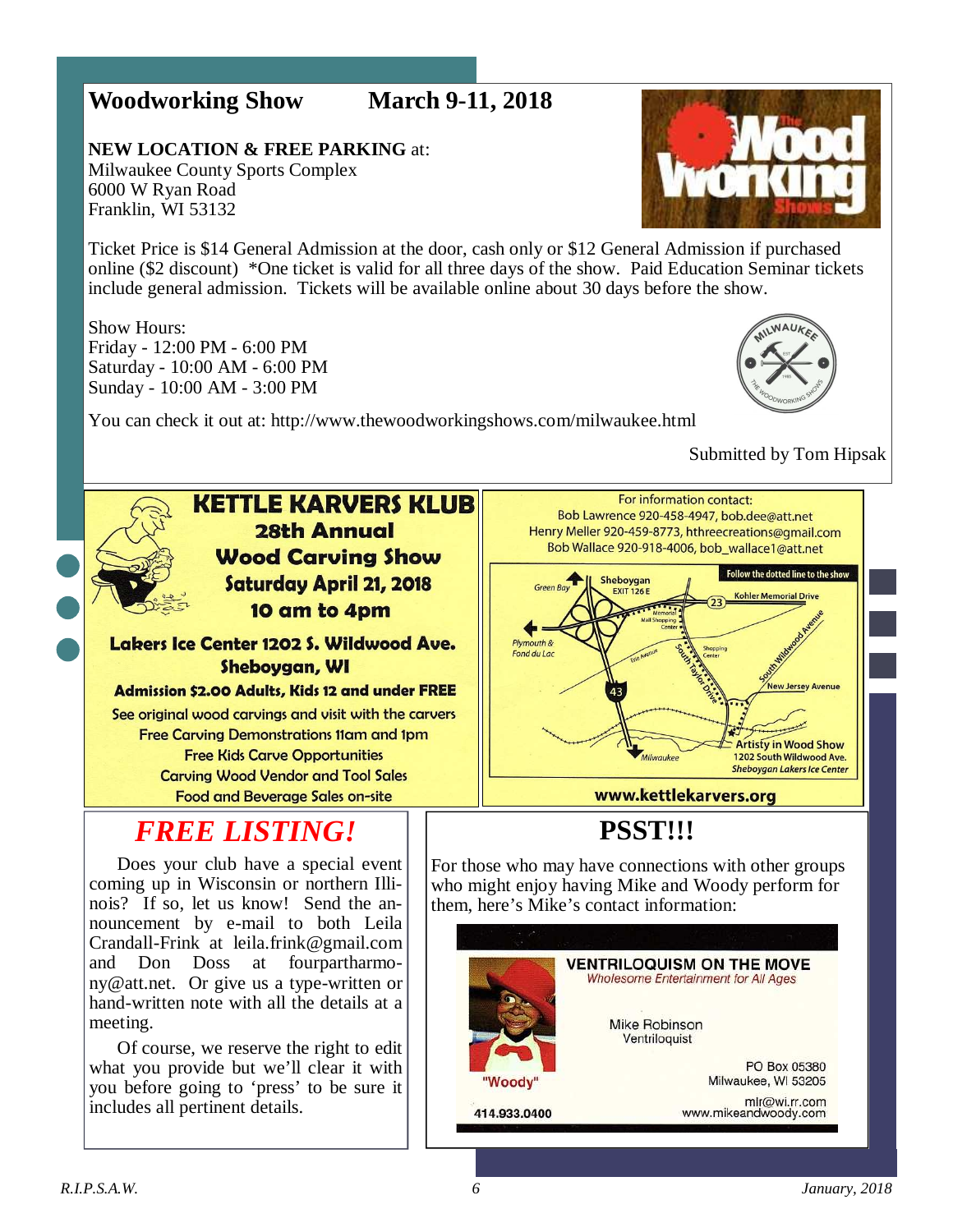|                                                                                                                                                                                            | <b>MEMBERSHIP RENEWAL</b><br><b>Wisconsin Woodworkers Guild</b> |                                                                                                                                                                               | ❖ Good Fellowship<br>❖ Education<br><b>Exchange of Knowledge</b><br>$\frac{1}{2}$<br><b>Amateurs</b><br>$\Phi_{\alpha}^{\Phi} \Phi$<br><b>Professionals</b><br>$\frac{1}{2}$                                                   |
|--------------------------------------------------------------------------------------------------------------------------------------------------------------------------------------------|-----------------------------------------------------------------|-------------------------------------------------------------------------------------------------------------------------------------------------------------------------------|--------------------------------------------------------------------------------------------------------------------------------------------------------------------------------------------------------------------------------|
| <b>Meetings (except August &amp; December)</b><br>First Thursday of each month. 6:30 - 8:30 PM<br>Woodcraft of Milwaukee - lower level<br>14115 W. Greenfield Ave.<br>New Berlin, WI 53151 |                                                                 |                                                                                                                                                                               | Renewal dues for individuals: \$35.00/yr.<br>Renewal dues for add'l household members: \$15.00/ea.<br>Renewals submitted after Feb 1 <sup>st</sup> , add \$5.00                                                                |
| Name: Name:                                                                                                                                                                                |                                                                 |                                                                                                                                                                               | Date:                                                                                                                                                                                                                          |
|                                                                                                                                                                                            |                                                                 |                                                                                                                                                                               |                                                                                                                                                                                                                                |
|                                                                                                                                                                                            |                                                                 |                                                                                                                                                                               | New address: New address: New address: New address: New address: New address: New address: New address: New Address: New Address: New Address: New Address: New Address: New Address: New Address: New Address: New Address: N |
|                                                                                                                                                                                            |                                                                 |                                                                                                                                                                               |                                                                                                                                                                                                                                |
|                                                                                                                                                                                            |                                                                 |                                                                                                                                                                               | E-mail address (where the newsletter is to be sent):                                                                                                                                                                           |
|                                                                                                                                                                                            |                                                                 |                                                                                                                                                                               |                                                                                                                                                                                                                                |
|                                                                                                                                                                                            |                                                                 |                                                                                                                                                                               | How did you hear about WWG? [ ]Friend [ ]Internet [ ]Woodworking Show [ ]Other                                                                                                                                                 |
|                                                                                                                                                                                            |                                                                 | Please make checks payable to Wisconsin Woodworkers Guild<br>Send completed form with check to:<br><b>Wisconsin Woodworkers Guild</b><br>1935 Harvest Lane, Waukesha, WL53186 |                                                                                                                                                                                                                                |

## PLEASE SHARE YOUR SKILLS, KNOWLEDGE & EXPERIENCE!

Without the volunteer efforts of our members, Wisconsin Woodworkers Guild would not exist. You can increase the value of your membership by working with us in the day-to-day operations of our organization. If you have skills, knowledge or experience to share, please don't hesitate to offer your services. Here are a few areas to consider:

|  | Publications (RIPSAW, tri-fold, etc.) |         | [ ] Publicity                   |                                                 |  |
|--|---------------------------------------|---------|---------------------------------|-------------------------------------------------|--|
|  | Exhibits                              |         |                                 | [ ] Newsletter material (photography, articles) |  |
|  | Workshop<br>Woodworking Show Booth    |         | [ ] Library<br>[ ] Audio-Visual |                                                 |  |
|  |                                       |         |                                 |                                                 |  |
|  | Woodworking Show Registration         |         | [ ] Benefits                    |                                                 |  |
|  | Website                               |         | [ ] Christmas Toys              |                                                 |  |
|  | <b>Guild Use:</b>                     |         |                                 |                                                 |  |
|  | Check No.                             | Amount: |                                 | Date Rcvd:                                      |  |
|  | Cash Receipt No.                      | Amount: |                                 | By:                                             |  |
|  | Member No.                            |         |                                 |                                                 |  |